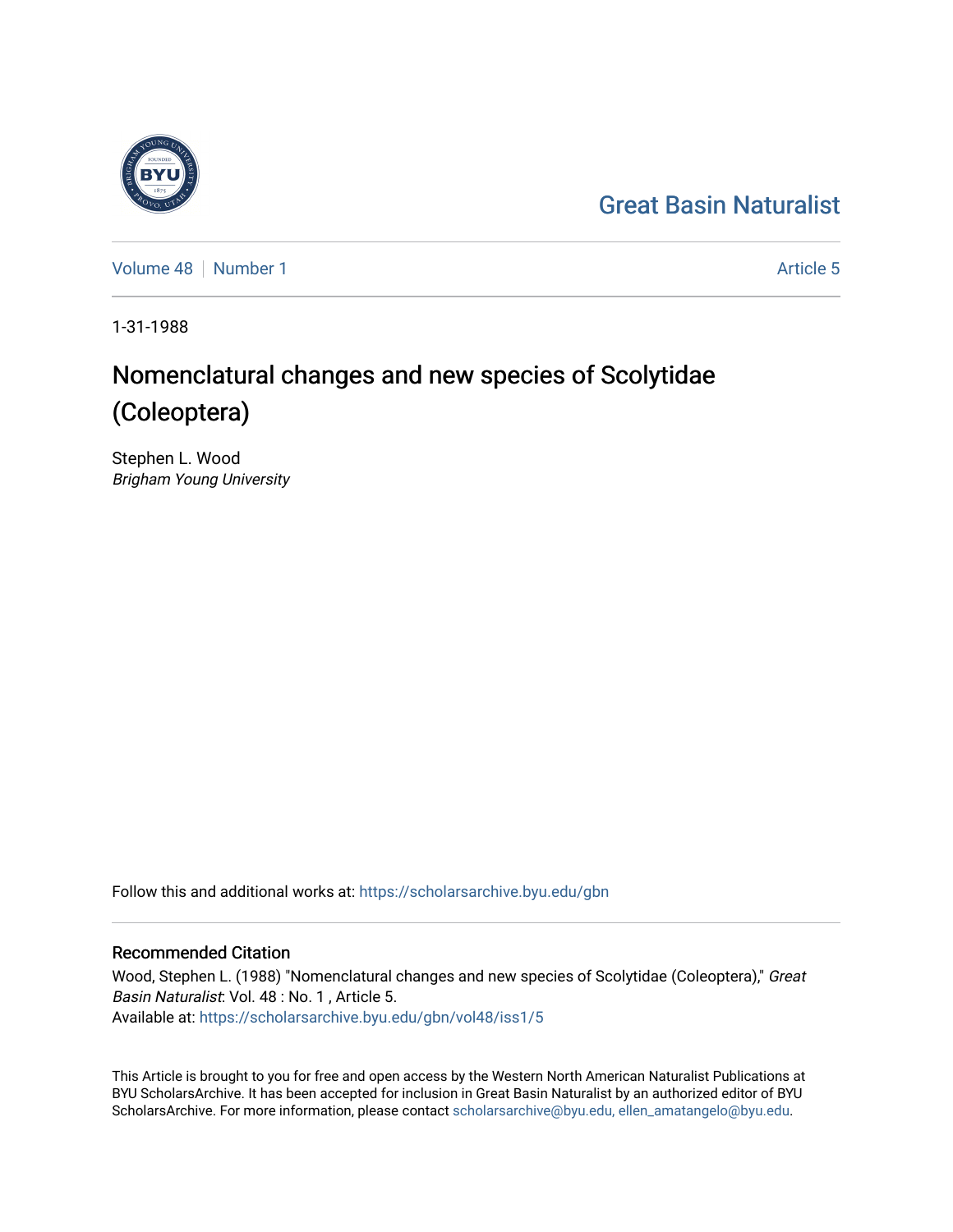## NOMENCLATURAL CHANGES AND NEW SPECIES OF SCOLYTIDAE (COLEOPTERA)

Stephen L. Wood

ABSTRACT.—New replacement names for junior homonyms are presented as follows: Acanthotomicus tuberculifer for A. (Mimips) tuberculatus Schedl 1967, Chaetoptelius versicolor for C. (Acrantus) tricolor Schedl 1958, Hylesinopsis angolanus for H. (Aridiamerus) angolensis Schedl 1982, Hylurgops tuberculifer for H. tuberculatus Schedl 1947, Pseudothysanoes spinatifer for P. spinatus Wood 1956, Scolytodes aterrimus for S. ater (Hylocurosoma atrum Eggers) 1941, Scolytodes boliviensis for S. (Prionosceles) bolivianus Eggers 1928, Scolytodes brasilianus for S. (Hexacolus) brasiliensis Schedl 1935, Scolytodes discriminatus for S. discedens Eggers 1943, Scolytodes clongatissimus for S. elongatus (Hylocurosoma elongatum Eggers) 1943, Scolytodes gennacus for S. genialis Wood 1978, Scolytodes laevigatulus for S. (Hexacolus) laevigatus Schedl 1962, Scolytodes laevicorpus for S. laevis (Hylocurosoma laeve Eggers) 1943, Scolytodes majus for S. major Eggers 1943, Scolytodcs medialis for S. medius Eggers 1943. New synonymy is reported for Dactylipalpus niger Schedl (= D. unctus Wood), Dendroctonus armandi Tsai & Li (= D. prosorovi Kurenzov & Kononov), Sinophloeus porteri Brethes (- S. destructor Eggers). Species new to science include: Acacicis bicornis (New Guinea), Acacicis zeylanicus (Sri Lanka), Sphaerotrypes bengalensis (India), Sphaerotnjpes costatus (North Andaman Island), Sphaerotrypes cristatus (Sri Lanka), Sphaerotrypes pentacme (Burma), Sphaerotrypes ranasinghei (Sri Lanka), Xylechinus ougciniac (India). Xylcchinus padus (India).

On the following pages <sup>15</sup> new names are presented as replacements for newly discovered junior homonyms, 3 new cases of synonymy are reported, and 9 species new to science are described. These items are necessary nomenclatural honsekeeping discovered during the preparation of a new world catalog of Scolytidae and are published here to facili tate citation for the catalog. The new names affect species from Angola (1) and Zaire (1) in Africa; USA and Mexico (1) in North America; Argentina (1), Bolivia (7), Brazil (1), and  $\frac{AC_0}{M}$ Venezuela (1) in South America; New Zealand (1); and Baltic amber from Eiuope (1). The new synonymy affects species from Chile (1), China (1), and the Philippine Islands (1). The species new to science are from the Andaman Islands (1), Burma (1), India (3), New Guinea (1), and Sri Lanka (Ceylon) (3).

#### New Names

Part of the task of preparing a new world catalog of Scolytidae is the review of all avail able names. My review of the genera (Wood 1986, Great Basin Naturalist Memoir No. 10) included considerable generic synonymy that resulted in the formation of a number of sec ondary homonyms. This has made it necessary to rename those junior homonyms when synonyms are not available to fill this need. Fifteen new names are presented below.

## Acanthotomicus tuberculifer, n. n.

Mimips tuberculatus Schedl, 1967, Opusc. Zool. Budapest 7(1):230 (Holotype, male; Bouenza cataract, C^ongo; Budapest Nat. Mus.), preoccupied

When Mimips became <sup>a</sup> synonym of Acanthotomicus, it was necessary to transfer tuberculatus Schedl 1967:230 into Acanthotomicus. Because Ips tuberculatus Eggers 1927:79 had previously been trans ferred into that genus, Schedl's name became <sup>a</sup> junior homonym. The new name tuberculifer is proposed as a replacement for the junior homonym as indicated above.

## Chaetoptelius versicolor, n. n.

Acrautus tricolor Schedl, 1958, Ann. Mag. Nat. Hist. (13)1;56() (Holotype, sex?; Nelson, New Zealand; British Mus. [Nat. Hist.]), preoccupied

The holotype of Leperisinus tricolor Schedl 1938:34 was examined and was found to be a member of the genus *Chaetoptelius*. Because the genus Acrantus has been placed in syn onymy under Chaetoptelius (Wood 1986:42),

<sup>&</sup>lt;sup>1</sup> Life Science Museum and Department of Zoology, Brigham Young University, Provo, Utah 84602.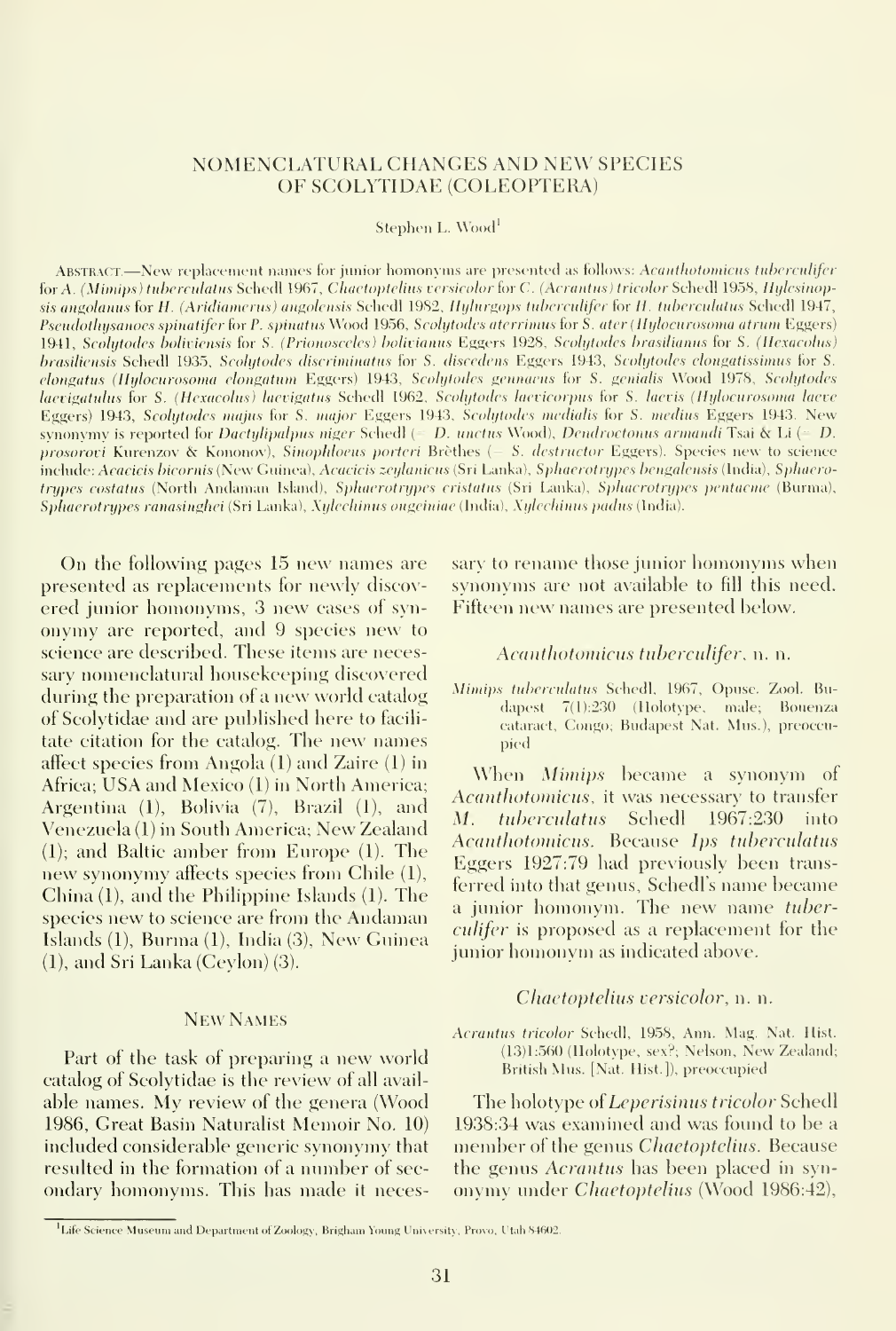the name Acrantus tricolor Schedl 1958:560 became a junior homonym of Schedl's 1938:34 name and must be replaced. The new name versicolor is proposed as a replacement for this junior homonym.

## Hylesinopsis angolanus, n. n.

Aridiamerus angolensis Schedl, 1982, Ann. Transvaal Mus. 33(15):284 (Holotype. sex?; Angola; Schedl Collection in Wien Museum), preoccupied

As indicated above, the genus Aridiamerus Schedl 1982 is a junior synonym. Its type-species, angolensis Schedl, therefore, is trans ferred to Hylesinopsis, where it becomes a junior homonym of angolensis Schedl 1959:24. The new name *angolanus* is proposed as a replacement for this junior homonym.

## Hylurgops tuberculifer, n. n.

Hylurgops tuberculatus Schedl, 1947, Zentralhl. Gesampt. Ent. 2(1):28 (Holotype, sex?; fossil in Baltic amber; Geol.-Paleont. Inst. Albertus-Univ., Konigsburg), preoccupied

Schedl 1947:28 named Hylurgops tuherculatus, a fossil from Baltic amber; however, this name was preoccupied by Eggers 1933:98. The new name *tuberculifer* is proposed as a replacement for the junior homonym, tuberculatus Schedl.

## Pseudothysanoes spinatifer, n. n.

Pseudothysanoes spinatus Wood, 1956, Canadian Ent. 88:154 (Holotype, male; 27 km W. Tehuantepec, Oaxaca, Mexico; University of Kansas Collection), preoccupied

When the genus Bostrichips became <sup>a</sup> junior synonym of Pseudothysanoes (Wood 1986:63), the name P. spinatus Wood 1956:  $154$  became the junior homonym of  $B$ . spinatus Schedl 1951:21. The new name spinatifer is proposed as a replacement for this junior homonym.

## Scolytodes aterrimus, n. n.

Ilylocurosoma atrum Eggers, 1943, Mitteilungen Münchner Ent. Ges. 33:371 (Holotype, sex?; Bolivia, Cochabamba; Paris Museum), preoccupied-

When Hylocurosoma atrum Eggers was transferred to Scolytodes, the change in gender of the genus required that spelling of the specific name be changed to *ater*. This name thus became <sup>a</sup>jimior homonym by page priority of Prionosceles ater Eggers 1943:365 (now in *Scolutodes*) that was validated in the same article. The new name Scolytodes aterrimus isproposed as a replacement for the jimior name cited above.

## Scolytodes holiviensis, n. n.

Prionosceles bolivianus Eggers, 1928, Arch. Inst. Biol. Sao Paulo 1;88 (Lectotype, sex?; Bolivia, Cocha bamba; U.S. National Museum, designated by Anderson and Anderson, 1971, Smithsonian Contrib. Zool. 94:7), preoccupied

The transfer of Prionosceles bolivianus Eggers 1928:88 to Scolytodes caused this name to become a junior homonym by page priority of Scolytodes bolivianus Eggers 1928:86 that was validated in the same article. The new name boliviensis is proposed as a replacement for the junior name.

#### Scolytodes brasilianus. n. n.

Hexacolus brasiliensis Schedl, 1935, Stylops 4:274 (Holotype, sex?; Brazil; Schedl Collection in Wien Museum), preoccupied

The transfer of both Prionosceles brasiliensis Eggers 1928:89 and Hexacolus brasiliensis Schedl 1935:274 to Scolytodes caused the Schedl name to become a junior homonym. The new name *brasilianus* is proposed as a replacement for the junior name.

## Scolutodes discriminatus, n. n.

Scolytodes discedens Eggers, 1943, Mitteilungen Münchner Ent. Ges. 33:360 (Holotype, sex?; Bolivia, Cochabamba; Paris Museum), preoccupied

The transfer of Hexacolus discedens Eggers (1940, Arb. Morph. Taxon. Ent. Berfin 7:133) to Scolytodes created a junior homonym of Scolytodes discedens Eggers 1943:360 cited above. The new name *discriminatus* is proposed as a replacement for the junior name.

## Scolytodes elongatissimus, n. n.

Hylocurosoma clongatum Eggers, 1943, Mitteilungen Münchner Ent. Ges. 33:369 (Holotype, sex?; Bolivia, Cochabamba. Paris Museum), preoccupied.

The transfer of Hylocurosoma elongatum Eggers 1943:369 to Scolytodes required that spelling of the specific name be corrected to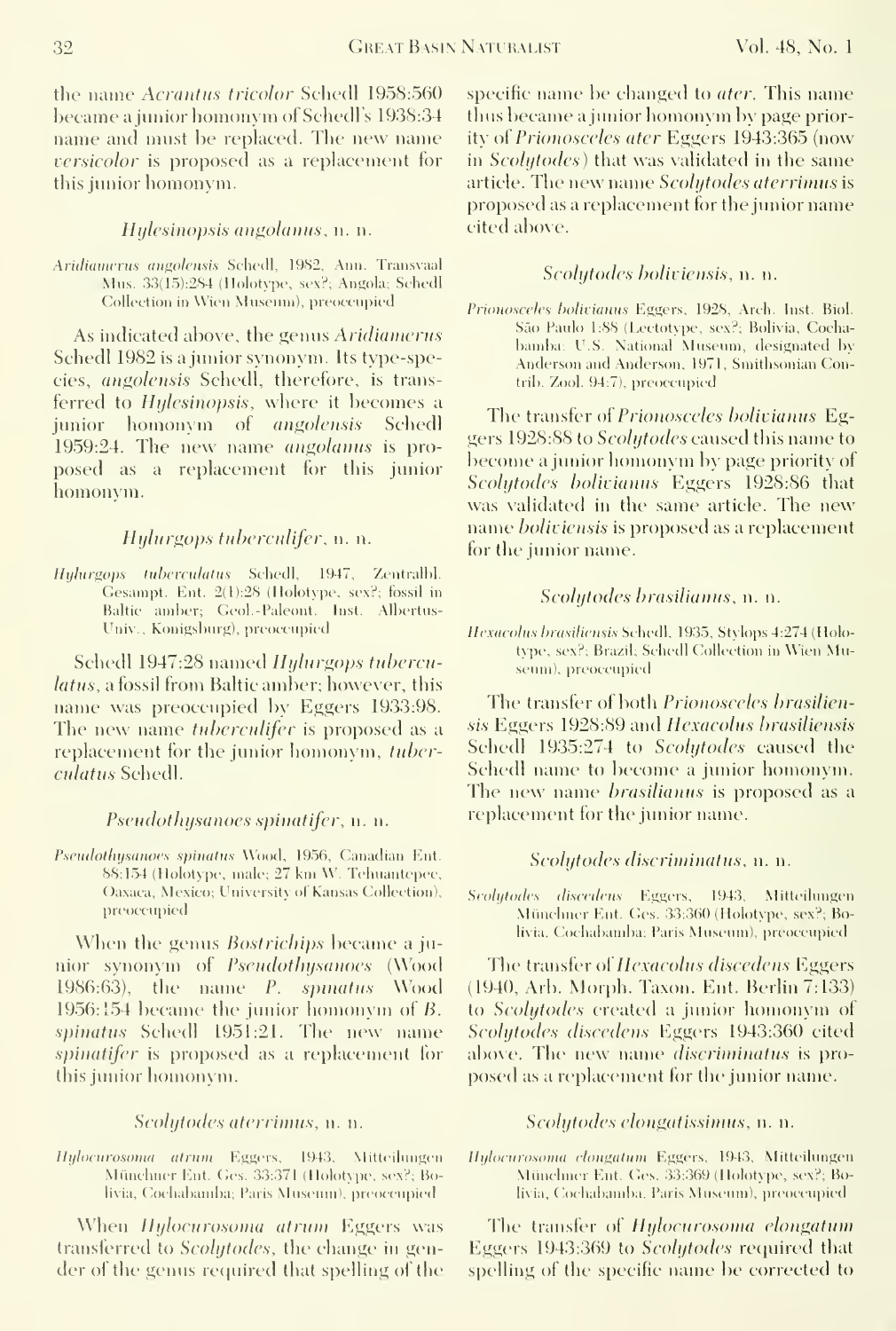elongatus. This action made Eggers name <sup>a</sup> junior homonym of Scolytodes elongatus Schedl (1935, Stylops 4:273). Although the Schedl name is <sup>a</sup> junior synonym of S. trispinosus Eggers 1934, it is an available name and requires that elongatus Eggers be replaced. The new name elongatissimus is proposed as a replacement for this junior homonym.

## Scolytodes gennaeus, n. n.

Scolytodes genialis Wood, 1978, Great Basin Nat. 38(4):403 (Holotype, female; 30 km N Merida, Merida, Venezuela; Wood Collection), preoccupied

The name of Scolytodes genialis Wood 1978:403 is preoccupied by Scolytodes genialis Wood 1975:27 and must be replaced. The new name gennaeus is proposed as a re placement for this junior homonym.

## Scolytodes laevigatulus, n. n.

Hexacolus laevigatus Schedl, 1962, Mitteilungen Münchner Ent. Ges. 52:98 (Holotype, male; Argentina, Missiones, Dept. Concept., Sta. Maria; Schedl Collection in Wien Museum), preoccupied

The transfer of Hexacolus laevigatus Schedl 1962:98 to Scolytodes made the Schedl name ajunior homonym of Scolytodes laevigatus Ferrari. The new name *laevigatulus* is proposed as a replacement for this junior homonym.

## Scolytodes laevicorpus, n. n.

Hylocurosoma laeve Eggers, 1943, Mitteilungen Münchner Ent. Ges. 33:367 (Holotype, sex?; Bolivia, Cochabamba; Eggers Collection, on loan to Schedl), preoccupied

The transfer of Hylocurosoma laeve Eggers 1943:367 to Scolytodes and the change in gender of the generic name dictates that spelling of the specific name be changed to laevis. That action caused the name laevis (Eggers 1943: 367) to become <sup>a</sup> junior homonym when Pri onosceles laevis Eggers 1928:88 was also transferred to Scolytodes. The new name laevicorpus is proposed as a replacement for this junior homonym.

## Scolytodes majus, n. n.

Scolytodes major Eggers, 1943, Mitteilungen Münchner Ent. Ges. 33:361 (Holotype, sex?; Bolivia, Cocha bamba; U.S. National Museum)

The transfer of Prionosceles major Eggers 1928:86 to Scolytodes caused Scolytodes major Eggers 1943:361 to become a junior homonym. The new name majus is proposed as a replacement for this junior homonym.

## Scolytodes medialis, n. n.

Scolytodes medius Eggers, 1943, Mitteilungen Miinchner Ent. Ges. 33:359 (Holotype, male; Bolivia, Cochabamba; Paris Museum), preoccupied

The transfer o{ Prionosceles medius Eggers 1928:89 to Scolytodes caused Scolytodes medius Eggers 1943:359 to become a junior homonym. The new name medialis is pro posed as a replacement for this junior homonym

#### New Synonymy

In order to provide a basis for listing names in synonymy for the new world catalog of Scolytidae, the following proposals are presented.

## Dactylipalpus niger Schedl

- Dactylipalpus niger Schedl, 1961 (March?), Philippine J. Sci. 90(1):87 (Luzon, Laguna, Mt. Makiling, 2,000 ft; Schedl Collection in Wien Museum)
- Dactylipalpus unctus Wood, 1961 (May), Great Basin Nat. 21:8 (Holotype, female; Mt. Makiling, La guna, Philippine Islands; British Museum, [Nat. Hist.]). New synonymy

When <sup>1</sup> received <sup>a</sup> series of this species from the California Academy of Science, <sup>I</sup> was told that one specimen might have been sent to Schedl. An inquiry to Schedl brought the response that only one species of *Dactylipal*pus occurred in the Philippines and that if <sup>I</sup> had another <sup>I</sup> should name it and he would refrain from doing so should the specimen mentioned in my letter reach him. One can only speculate as to what happened either before or after that letter with respect to this species. His specimen quite clearly was sent to him by the California Academy of Science from the same series sent to me, but their ownership was not acknowledged and the specimen resides at the Wien Museum. The holotype of *niger* and a paratype of *unctus* were compared directly; both the specimens and their locality labels are identical.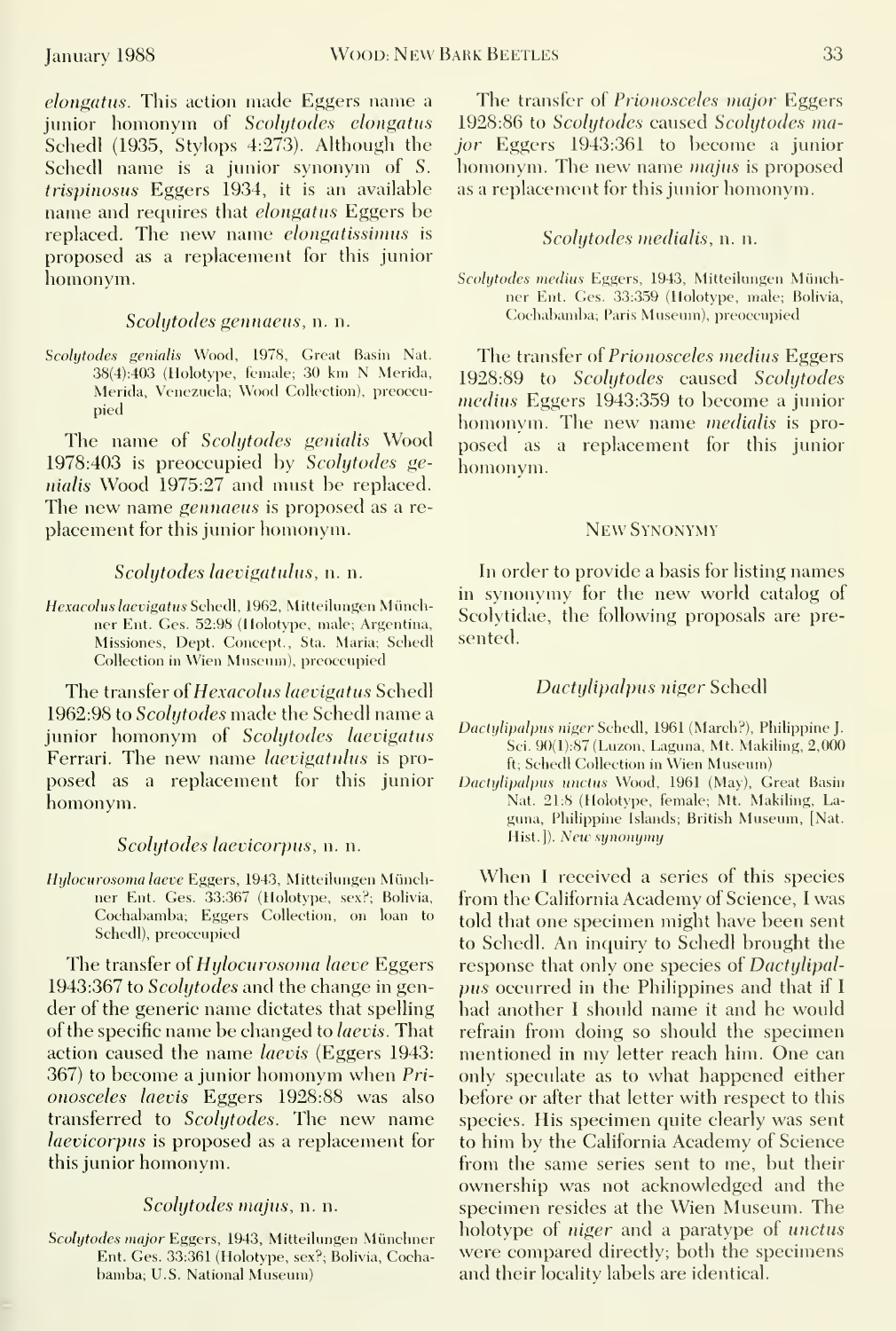## Dendroctonus armandi Tsai & Li

- Dendroctonus armandi Tsai & Li, 1959, K'un chung hsueh chi K'an (Opera Entomologic), Peking, p. 80 (Holotype, sex?; North China; Institute of Zoology, Academia Sinica, Beijing)
- Dendroctonus prosorovi Kurenzov & Kononov, 1966, Pages 29-33 in A. I. Cherepanow, Instit. Biol., Acad. Sci., Siberian Br., (Holotype, sex?; Yunnan Province, China; Lab. Ent. Coll. Inst. Soil Biol., Far Eastern Br., Academy of Science, USSR). New synonymy

My series of Dendroctonus armandi Tsai & Li was compared by H. F. Yin to the holotype. Authentic specimens of *armandi* were sent to Kurenzov before his death and he agreed that they were the same species, but he apparently never published that information. <sup>I</sup> have talked to or have a letter from two other workers who also claim to have seen the type of prosorovi and agree on the synonymy, but <sup>I</sup> have not yet located the type. In view of the fact that both types came from Pinus ar mandii, that *prosorovi* was taken within the known distribution of *armandi*, that the descriptions and illustration do not disagree, and that only one species of small *Dendroctonus* is known from China, it is concluded that these names are synonymous as indicated above.

## Sinophloeus porteri Brèthes

- Sinophloeus porteri Brèthes, 1922, Rev. Chilena Hist. Nat. 25:434 (Holotype, male; Province de Cautin, Chile sur Nothophagus oblique; Brèthes Collection)
- Sinophloeus destructor Eggers, 1942, Zool. Anzeiger 139:15 (Holotype. female; Chile [Chilian]; Hamburg Museum [lost], 2 cotypes in Eggers Collection). New synonymy

Several years ago Dr. G. Kuschel sent a pair of Sinophloeus porteri Brèthes 1922:434 to me that he had compared to the holotype. Since then 1 have compared a series of this species to the Eggers cotypes of S. destructor Eggers 1942:15 and to the Kuschel specimens and find no characters that distinguish these taxa except for secondary sexual characters. All specimens are from *Nothophagus*. The Eggers name must, therefore, be placed in synonymy as indicated above.

## NEW TAXA

#### Acacicis bicornis,  $\overline{\bf n}$ . sp.

This species is unique in the genus in frontal, pronotal, and elytral sculpture and in vestiture as described below.

 $MALE$ —Length 1.4 mm (paratypes 1.4–1.6) mm), 1.4 times as long as wide; color black, vestiture pale.

Frons deeply concave from eye to eye from epistoma to upper level of eyes, this sulcus continuing to broadly flattened area from up per level of eyes to vertex; lateral margins at upper level of eyes armed by a pair of prominent tubercles; surface minutely rugose-reticulate, punctures not clearly evident, minute; vestiture in lower concavity at least partly bifid, those above stout, sparse, short, not divided.

Pronotum 0.62 times as long as wide, widest at base, sides rather strongly, arcuately converging to strong constriction just behind anterior margin; surface rugose-reticulate, unarmed except for two or three small tubercles near anterior margin; punctures minute, rather abundant. Vestiture on sides and posterior third of disc with pale, rather long, bifid hair, remaining area of dise with mostly undivided, darker setae.

Elytra 0.91 times as long as wide; sides weakly arcuate and subparallel on basal third, then arcuately converging to declivital tubercles, posterior margin between tubercles al most straight; feeble impressions indicate position of striae, but punctures not evident; surface smooth, shining, punctures small, distinct, close, confused. Declivity beginning one-third of elytral length from base, moderately steep, very broadly convex; sculpture as on disc except prominent subtuberculate prominences at posterior end of interstriae 5 (a generic character). Vestiture of abundant, short, apparently bifid, almost scalelike setae, and erect, hairlike setae twice as long as short setae.

Female.—Similar to male except frons al most convex, somewhat flattened on lower half

TYPE MATERIAL.—The male holotype, female allotype, and two damaged male paratypes were taken near Bulolo, Morobe District, New Guinea, <sup>6</sup> August 1972, from the bark of a partly uprooted tree seedling, by me.

The holotype, allotype, and paratypes are in my collection.

#### Acacicis zeylanicus, n. sp.

The small size and numerous, widelv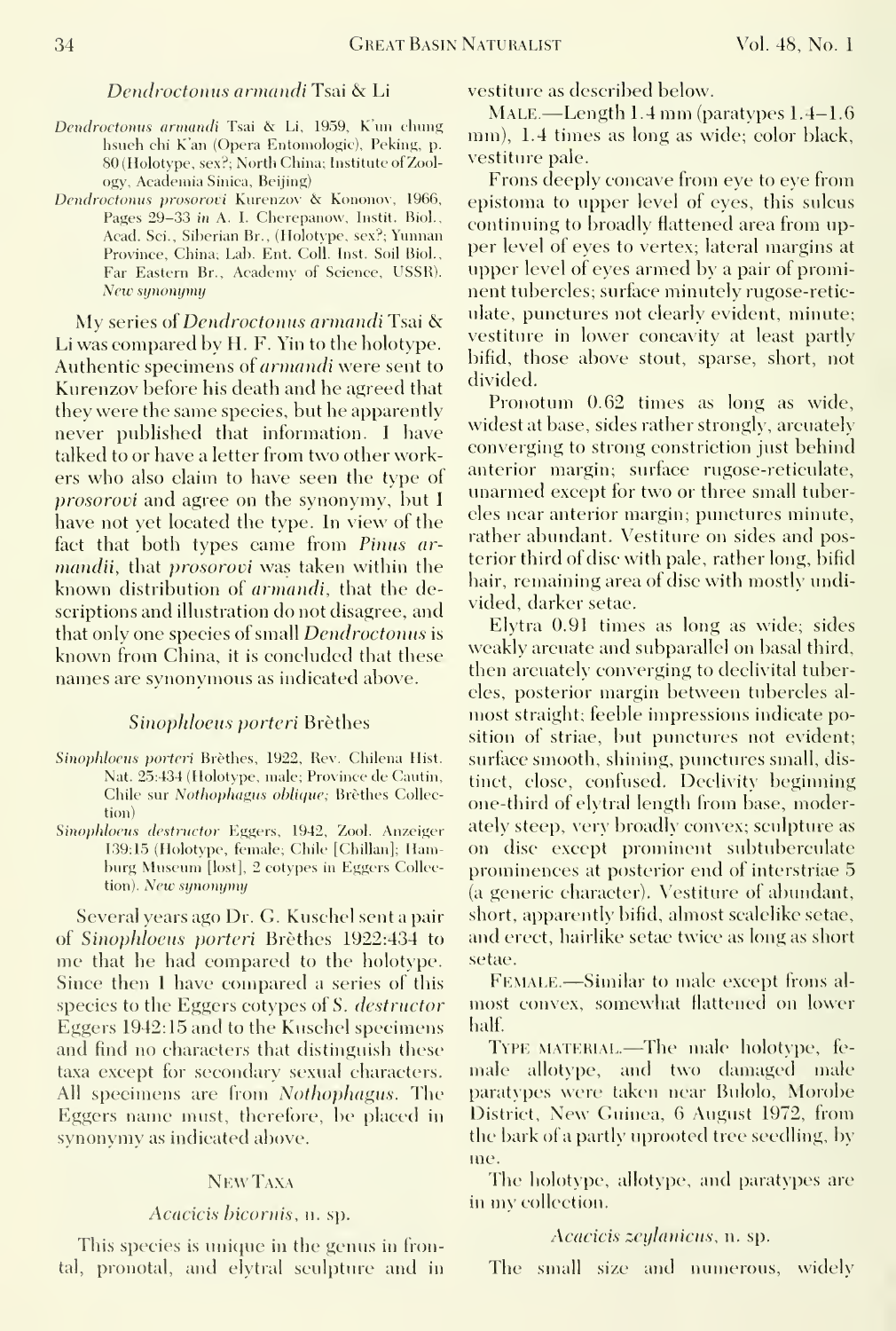distributed pronotal asperities distinguished this species from all other previously named members of the genus.

MALE — Length 1.4 mm (paratypes 1.3–1.5 mm), 1.4 times as long as wide; color almost black, vestiture pale.

Frons moderately concave on lower twothirds of area below upper level of eyes, slightly convex above; surface finely, some what obscurely rugose-reticulate, punctures not evident, upper half with sparse, fine granules; vestiture of moderately abundant, coarse, rather long hair.

Pronotum 0.65 times as long as wide; widest at base, arcuately, strongly converging toward anterior margin; surface smooth, shining, anterior three-fourths rather uniformly armed by small, rather numerous tubercles, posteromedian area with small, distinct punctures. Vestiture of uniformly distributed, short, stout hair.

Elytra 0.93 times as long as wide; sides almost straight and parallel on basal third, then arcuately converging to broadly rounded posterior margin, declivital major tubercle projecting slightly at posterolateral angles; basal crenulations low, forming a distinct marginal row, a submarginal row also present; striae distinctly, narrowly impressed, punctures in rows, distinct, very small; interstriae distinctly convex, almost smooth, surface dull, setiferous punctures small, threeranked. Declivity beginning one-third elytral length from base, rather steep, very broadly convex; sculpture much as on disc except in terstriae <sup>1</sup> strongly narrowed toward apex, a large, blunt tubercle at apex of 5 (a generic character), interstriae 2-9 each with a few low tubercles toward apex. Vestiture hairlike, three-ranked on each interstriae, middle rank slightly longer and distinctly coarser.

Female.—Similar to male except frons more evenly convex.

TYPE MATERIAL.—The male holotype, female allotype, and 115 paratypes were taken at Buttala, Sri Lanka, 6 June 1975, elevation 50 m. No. 147, from <sup>a</sup> liana 3 cm in diameter, by me.

The holotype, allotype, and half of the paratypes are in the U.S. National Museum; the remaining paratypes are in my collection.

## Sphaerotrypes bengalensis, n. sp.

This species is allied to *tsugae* Tsai & Yin,

from China; they share the large size and shape, and nine rows of setae on the antennal club; this species is distinguished from tsugae by the finer sculpture and by the unique ar rangement of elytral setae.

MALE.—Length 3.3 mm (paratypes 3.4-3.6 mm), 1.4 times as long as wide; tenneral color light brown, vestiture apparently dark.

Frons weakly impressed on lower half, flattened above, lateral areas of lower half with a few lateral tubercles, a weak median carina on lower third; vestiture of abundant, multiply divided setae, surface largely obscured. Antennal club with nine transverse rows of setae.

Pronotum outline as for genus; punctures coarse, very close, interspaces much less than one-fourth diameter of a puncture; vestiture all of one kind of suberect scale, each about three times as long as wide, short, close, rather abundant.

Elytra about as wide as long; striae abruptly, deeply, narrowly impressed, punctures rather coarse, very close; interstriae rather weakly convex, three to four times as wide as striae, small crenulations restricted to near base. Declivity gradual, beginning on basal fourth, broadly convex, sculpture as on disc; interstrial punctures confused, rather small, very deep, some with posterior margin feebly subcrenulate. Vestiture all of one kind, small, erect scales at posterior bottom of puncture, each scale about twice as long as wide, of uniform length throughout.

Female.—Similar to male except frons more distinctly convex.

TYPE MATERIAL.—The male holotype and female allotype were taken at Samsingh, Kalimpong, Bengal, India, III-1934, by Mohan Lall, from sahaje jahara; 2 male paratypes bear similar data except thev were taken on 5-X-1933.

The holotype and allotype are at the Forest Research Institute, Dehra Dun; the paratypes are in my collection.

## Sphaerotrypes costatus, n. sp.

This species is distinguished from *cristatus* Wood by the very different sculpture of the elytral declivity.

Male.—Length 2.2 mm (paratypes 2.3-2.4 mm), 1.4 times as long as wide; mature color dark brown.

Frons as in *cristatus*.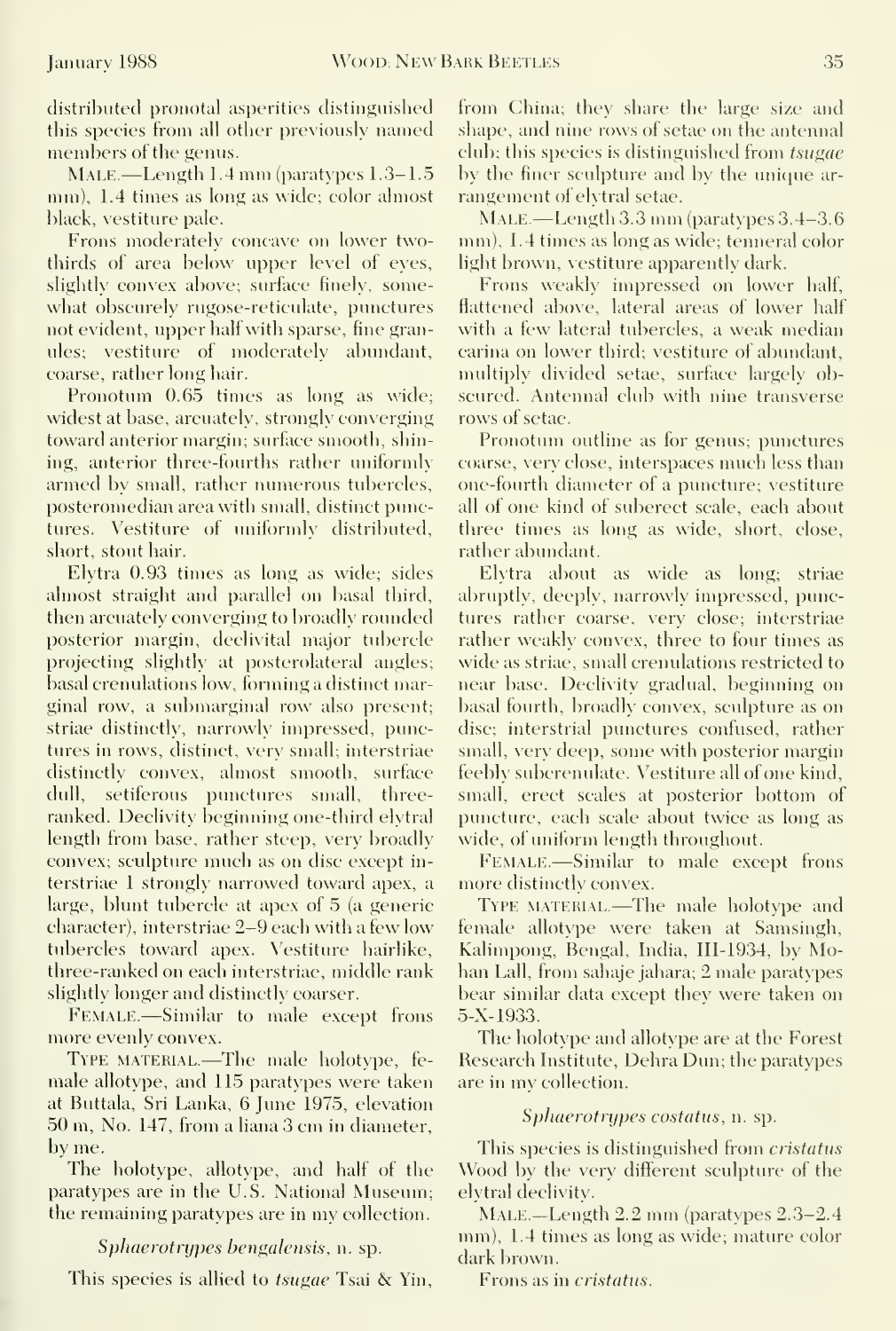Pronotum as in *cristatus* except several larger punctures with their lateral margin very weakly crenulate.

Elytra 1.03 times as long as wide; sides straight and subparallel on more than basal half, broadly rounded, then sinuate between interstriae 3; striae narrowly, abruptly, deeply impressed, punctures very small, rather close; interstriae six times as wide as striae, surface rugose, crenulations very small except on basal margin and submargin and on base of declivity. Declivity beginning rather abruptly one-fourth elytral length from base, rather steep, very broadly convex; as in cristatiis except crenulations obsolete except on interstriae 7 (these larger, 6 in number), S more strongly costate, this costa extending farther toward base and apex continuing to and slightly up 3; interstriae on base of declivity each with about three coarse crenulations, each about two-thirds as wide as an interstriae. Vestiture as on *cristatus* except erect scales wider, each about three times as long as wide.

FEMALE.—As in male.

TYPE MATERIAL.—The male holotype and female allotype are from North Andaman [Is land], 11-III-1930, C. F. C. Beeson, from Dipterocarpus turbinatus; 3 male paratypes bear the same data except thev were taken 18-XII-1928.

The holotype and allotype are in the Forest Research Institute, Dehra Dun; the paratypes are in my collection.

## Sphaerotrypes cristatus, n. sp.

This species is distinguised from *siwaliken*sis Stebbing by the larger size and by the very different elytral sculpture as described below. This species was cited as vateriae Beeson, nomen nudum.

MALE.—Length  $3.0 \text{ mm}$  (paratypes  $3.0-3.5$ ) mm), 1.4 times as long as wide; color brown to very dark brown.

Frons convex, a feeble impression on lower half and near vertex; a short, feeble, median carina indicated on lower third; surface apparently smooth, shining, and finely, closely punctured, largely obscured by short bifid hair and small scales; eyes separated by 1.4 times width of an eye.

Pronotum as in *ranasinghei* except some setae in ground cover bifid.

Elytra 1.1 times as long as wide; sides

almost straight and parallel on basal half then arcuately converging to rather narrowly rounded posterior margin; striae strongly, abruptly, rather deeply impressed, punctures very small, rather close; interstriae moderately convex, four times as wide as striae, basal fourth of 1-4 with a row of coarse crenulations, these abruptly decrease in size and become obsolete on declivity, on 5 and 6 crenulations attain middle of elytra, on 7 they extend to apex. Declivity rather gradual, beginning on basal fourth, broadly convex; interstriae narrower, sculpture as on posterior disc, 8 very strongly, acutely costate on mesal margin from base of declivity to interstriae 3, 9 similarly but very weakly costate. Vestiture of ground cover of very minute scales, and rows of longer, erect scales, each erect scale four times as long as wide and one-fourth as long as width of an interstriae.

FEMALE.—As in male except for segmentation of abdomen.

TYPE MATERIAL.—The male holotype and five paratvpes were taken at Gilmale, Rat. Distr., Sri Lanka, 17 May 1975, No. 19, from Callophyllum sp., by me; the female allotype and six paratvpes are from Weddagala, Rat. Dist., Sri Lanka, 19 May 1975, No. 37, from Doona cordifolia, by me; 4 paratypes are from Thandikela, Ratnapura, Sri Lanka, 2000, 28- XII-1934, Vateria copalifera.

The holotype, allotype, and six paratypes are in the U.S. National Museum, 2 paratypes are in the Forest Research Institute, Dehra Dun, and the remaining paratypes are in my collection.

## Sphaerotrypes pentacme, n. sp.

This species is distinguished from quadrituberculatus Sampson by the more strongly impressed basal half of the striae, by the more narrowly rounded interstriae, and by other characters described below.

MALE — Length  $2.8$  mm (paratypes  $2.8-3.0$ ) nun), 1.4 times as long as wide; color dark brown, vestiture pale.

Frons shallowly impressed on lower half, somewhat flattened between eyes; surface smooth, shining, covered by abundant setae multiply divided to their bases, carina absent, small tubercles apparently in lateral areas; antennal club with six rows of setae.

Pronotum typical of genus; surface smooth, shining, punctures very small, abundant, a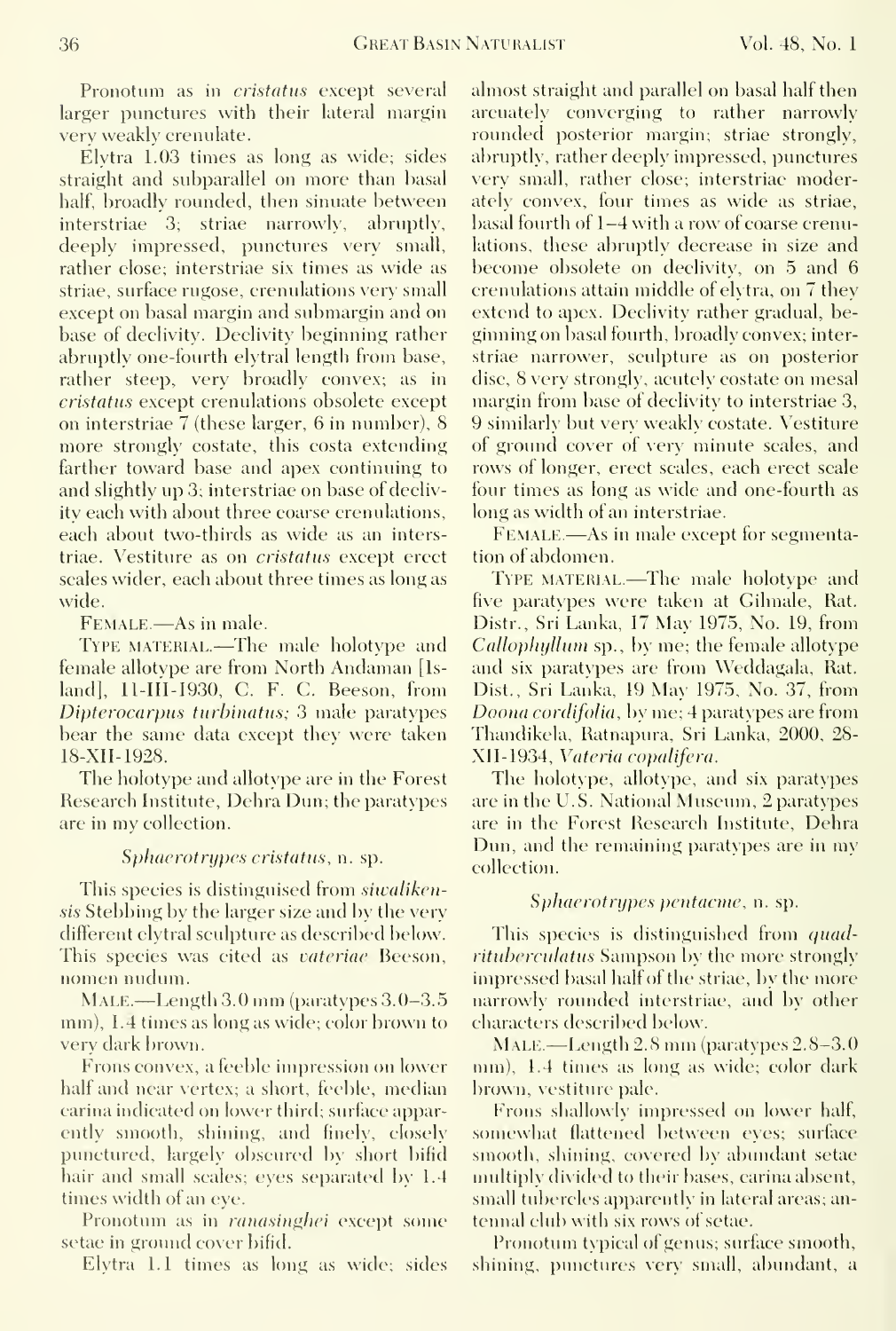few larger ones intermixed posteriorly; ground vestiture of abundant, minute hair, and a few erect, longer scales.

Elytral outline similar to quadrituberculatus, striae on posterior half of disc much more strongly impressed, much wider; interstriae almost as wide as striae, rather narrowly convex, 3, 5, and 7 with crest undulating, one or two undulations forming a coarse tubercle on these interstriae. Declivity moderately steep, broadly convex, beginning at middle of elytra; interstriae 3 and 5 each with three widely spaced, coarse tubercles, 7 weakly elevated and with tubercles indicated but less definite and closer, junction of 2 and 9 with a coarse tubercle as in quadrituberculatus. Ground vestiture not evident, each interstriae with an indefinite row of erect scales, each scale about twice as long as wide and spaced within a row by length of a scale.

Female.—Similar to male except frons more strongly convex and discal interstriae more broadly convex.

Type material.—The male holotype, fe male allotype, and one male and one female paratype were taken at Mohnyin Res., Myitkyina (Burma), 9-X-1928 (26-VII or 12-VIl'l- 1928), C. F. C. Beeson, from Pentacme suavis.

The holotype and allotype are in the Forest Research Institute, Dehra Dun; the paratypes are in my collection.

## Sphaerotrypes ranasinghei, n. sp.

This species is distinguished from *coimbat*orensis Sampson (based on examination of the type; Schedl confused no less than three species under this name) by the smaller size, by the much more narrowly separated upper eyes, by the near absence of a frontal carina, and by other characters described below.

MALE.—Length 1.6 mm (paratypes 1.5–1.8) mm), 1.4 times as long as wide; color very dark brown, vestiture pale on pronotum.

Frons convex, except slightly impressed just above epistomal margin on median third; a fine, weak, median carina except just above epistoma; surface rugose-punctate, largely obscured by erect scalelike setae; upper eyes narrowly separated by a distance less than width of an eye.

Pronotum typical of genus, without any crenulations; surface smooth, dull, densely, rather finely punctured, interspaces equal to about half width of a puncture; a pair of larger punctures near base separated by one-third width of pronotum bear a pair of long, stout setae; vestiture of scales, mostly short, recumbent, a few twice as large.

Elytra as long as wide; arcuate almost from base; striae shining, strongly, narrowly impressed, punctures very small, widely spaced; interstriae six times as wide as striae, closely pimctured, each with a row of narrow, sharply pointed tubercles. Declivity rather steep, evenly convex; sculpture as on disc except interstriae become narrower. Ground vesti ture of small, dark scales, each as wide as long, and rows of lighter, erect scales, each twice as long as ground cover.

Female.—As in male, except for segmentation of abdomen; frontal carina usually obsolete.

TYPE MATERIAL.—The male holotype, female allotype, and 22 paratypes were taken at Kanneliya, Sri Lanka, 22 May 1975, 250 m, No. 54, from an unidentified log, by me.

The holotype, allotype, and 10 paratypes are in the U.S. National Museum, and the remaining paratypes are in my collection.

## Xylechinus ougeiniae, n. sp.

This species is distinguished from darjeelingi Schedl by the smaller size, by the uniseriate interstrial tubercles, by the sparse ground setae, and by coarser, erect, interstrial bristles.

Female.—Length 1.5 mm (paratypes 1.6-1.7 mm), 2. <sup>1</sup> times as long as wide; color light brown, vestiture pale.

Frons similar to *padus* except punctures much larger, shallower, closer.

Pronotum 0.84 times as long as wide, widest at base, sides very feebly arcuate, con verging toward almost imperceptible constriction near anterior margin; surface smooth, shining; punctures coarse, very close, moderately deep except indefinite, rather small and obscure on anterior fifth; vestiture of short, fine, moderately abundant hair.

Elytra 1.4 times as long as wide, 1.9 times as wide as pronotum; sides almost straight and parallel on basal two-thirds, rather broadly rounded behind; striae weakly impressed, punctures coarse, deep, close; interstriae slightly wider than striae, weakly convex, smooth, shining, each armed by a row of